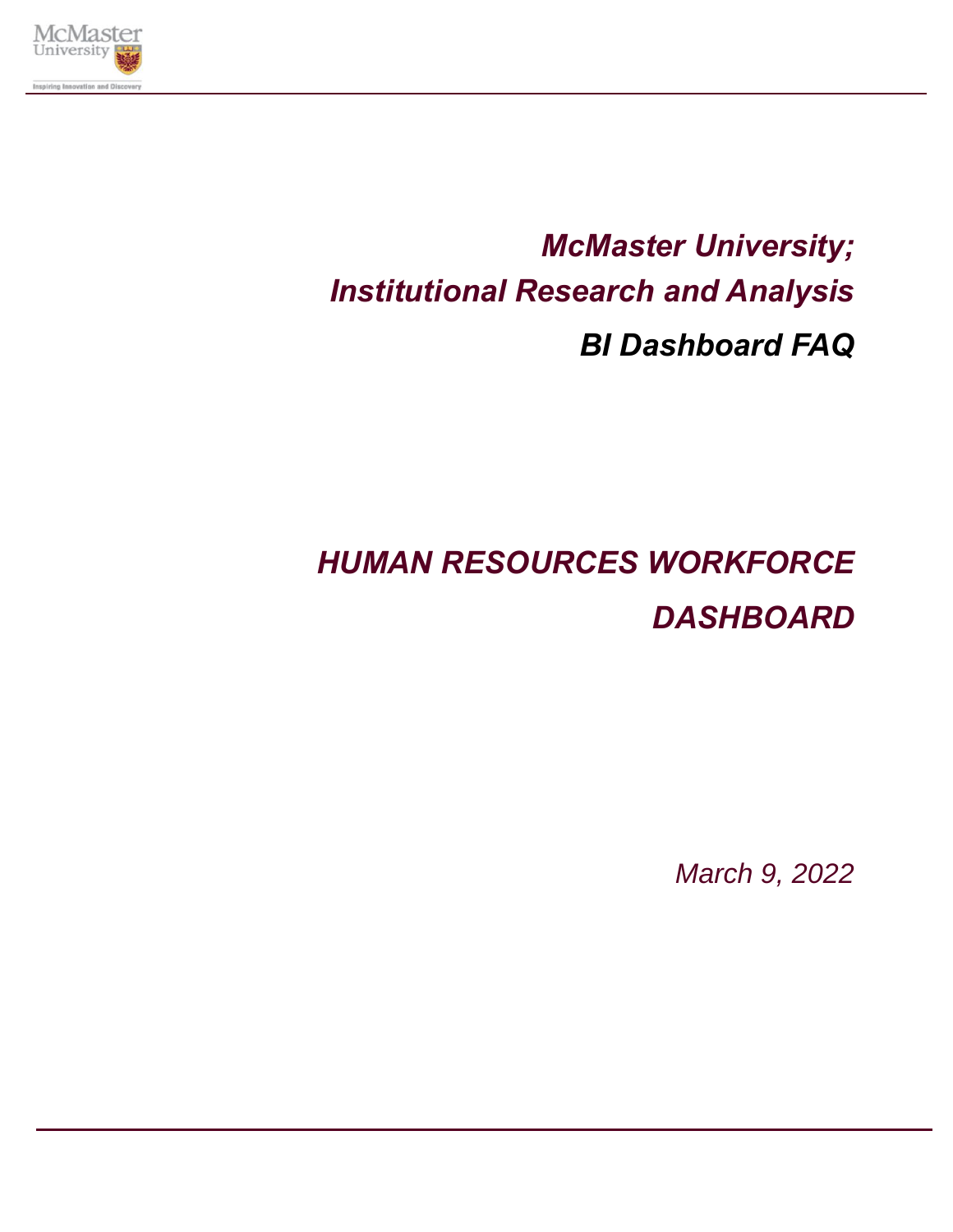# Table of Contents

| I am unable to find the name of a value I'm searching for in the drop-down filters. How do I search |  |
|-----------------------------------------------------------------------------------------------------|--|
|                                                                                                     |  |
| I have applied a filter, and some or all of the measures are now retrieving as blank, null, or 02   |  |
| Where can I find the average age and years of service of employees within my department? 2          |  |
|                                                                                                     |  |
| What is the generational distribution within my department? Is there a generational grouping that   |  |
|                                                                                                     |  |
| What is the percentage of employees enrolled in group RRSP or pension plans?3                       |  |
|                                                                                                     |  |
|                                                                                                     |  |
|                                                                                                     |  |
| How many terminations were there in the month of April 2021 for full time employees? 5              |  |
| What were the peak times employees in my department were absent last year?5                         |  |
| I have a recommendation for a key metric or a Human Resources data value to include in the          |  |
|                                                                                                     |  |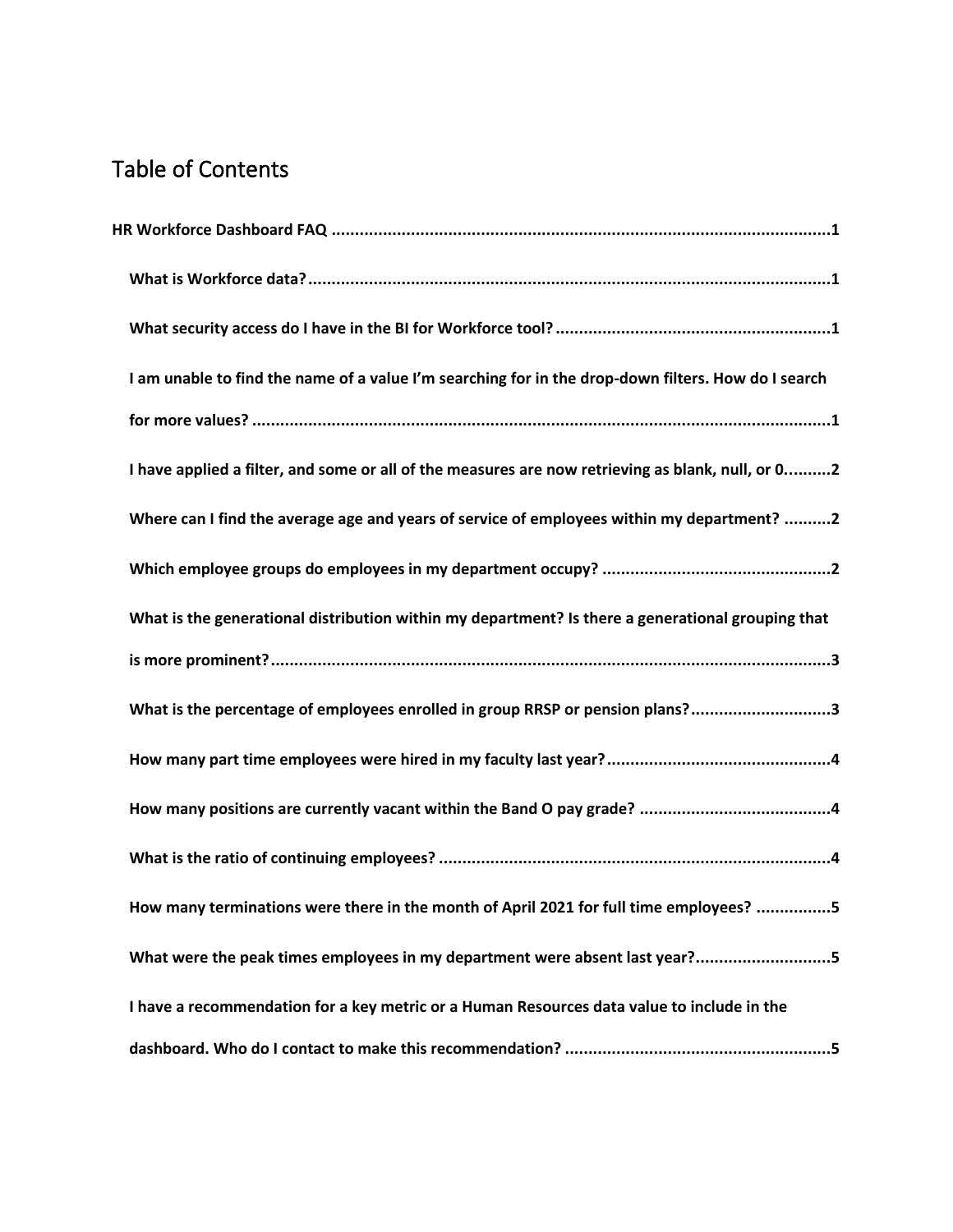## HR Workforce Dashboard FAQ

#### <span id="page-2-1"></span><span id="page-2-0"></span>**What is Workforce data?**

Workforce data includes employee life cycle information tracked in the Mosaic Human Resources module. Employee life cycle events include, but are not limited to, hires, rehires, promotions, transfers, terminations, retirements, and leaves of absence. Employee life cycle events are tracked with various attributes to describe the event, such as employee group (ie. Unifor Unit 1 Staff or MUFA Faculty), contract status (ie. regular or temporary), compensation rate, job title, department name, and years of service. Workforce data also includes benefit enrollments, pension enrollments, and Group RRSP enrollments.

#### <span id="page-2-2"></span>**What security access do I have in the BI for Workforce tool?**

All security access is based on a user's access in the Mosaic Human Resources (HR) module. Users outside of Central Human Resources with "Finance Manager" or "Department Administration Manager" security roles attached to their positions will have access to the BI for Workforce tool. Security is then further restricted to specific departments or groups of departments, which also depends on access within the Mosaic HR module.

### <span id="page-2-3"></span>**I am unable to find the name of a value I'm searching for in the drop-down filters. How do I search for more values?**

<span id="page-2-4"></span>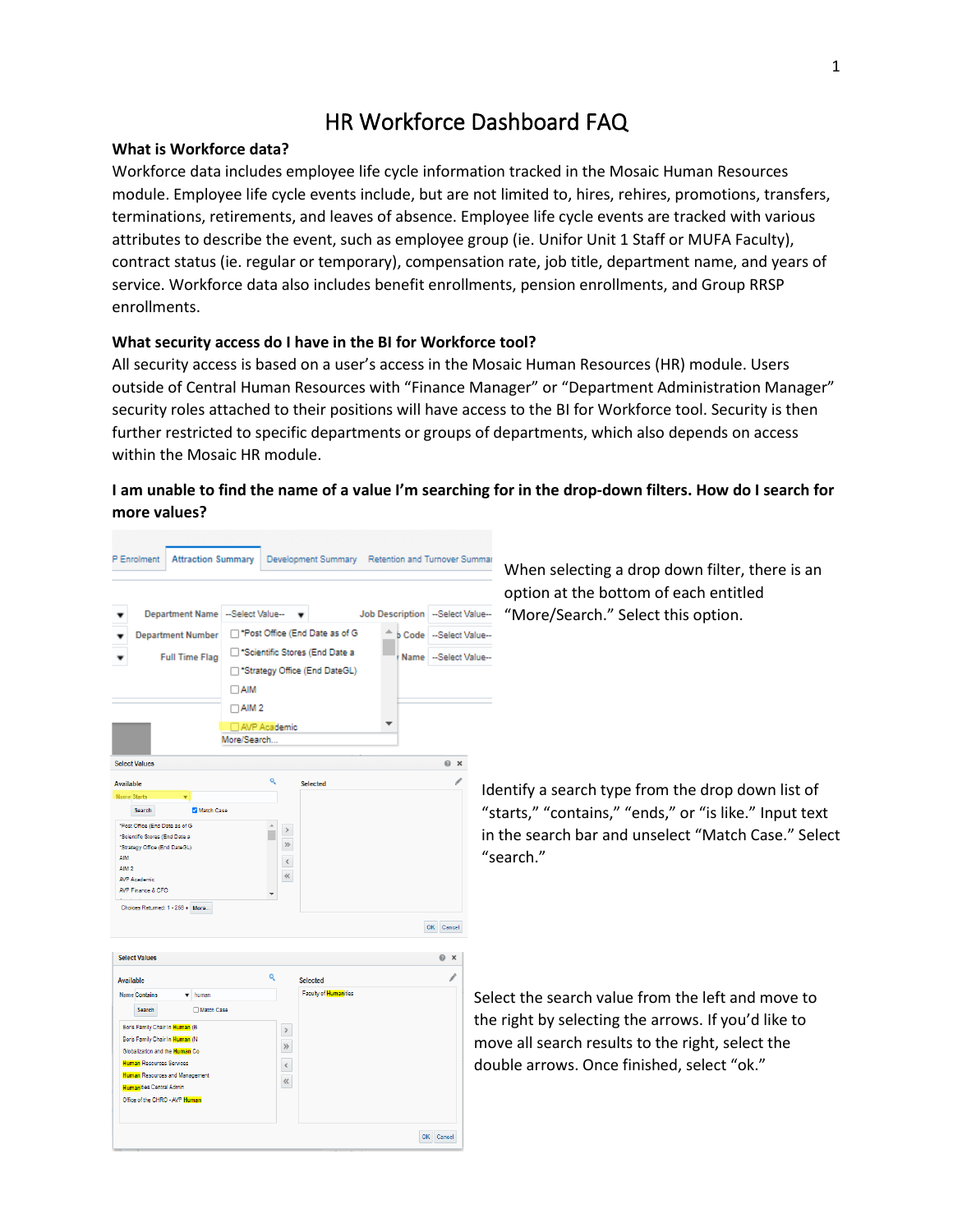### **I have applied a filter, and some or all of the measures are now retrieving as blank, null, or 0.**

Different data points are used in the calculation of certain measures, which can cause filtering to retrieve blank, null, or 0 values. For example, a filter of "MUFA Faculty" applied to the "Employee Overview" page will cause the "Unionized Employee %" and "Interim Employee %" measures to retrieve as blank or null. This is because MUFA Faculty are not in scope of the "Unionized Employee %" and "Interim Employee %" calculations. There also could be no data available within scope of the filter applied. For example, a filter of "MUFA Faculty" applied to the "Attraction Summary" page within a specified date range could reveal that there were no hires or rehires for MUFA Faculty employees within that specified date range.

#### **Where can I find the average age and years of service of employees within my department?**

1. Navigate to the Employee Overview page on the HR Workforce Dashboard.

| <b>HR Workforce</b> |                                                                                                                                                                               |  |  |  |
|---------------------|-------------------------------------------------------------------------------------------------------------------------------------------------------------------------------|--|--|--|
|                     | Employee Overview   Benefit, Pension, and Group RRSP Enrolment Attraction Summary Development Summary Retention and Turnover Summary Leave of Absence Summary Glossary & Help |  |  |  |

2. Select your department in the Department Name or Department Number filter box



3. The average age and years of service are displayed in the Employee Summary Report



#### <span id="page-3-0"></span>**Which employee groups do employees in my department occupy?**

1. Navigate to the Employee Overview page on the HR Workforce Dashboard.

## **HR Workforce**

- Employee Overview Benefit, Pension, and Group RRSP Enrolment Attraction Summary Development Summary Retention and Turnover Summary Leave of Absence Summary Glossary & Help
- 2. Select your department in the Department Name or Department Number filter box

| As of Date 02/03/2022 |                                                                                                                                | VP Unit Name -- Select Value- | Department Name → Select Value- ▼                                      |  | Job Title -Select Value- | Employee Type -Select Value- |                            | Length of Service -Select Value- ▼                                                                 |               |  |
|-----------------------|--------------------------------------------------------------------------------------------------------------------------------|-------------------------------|------------------------------------------------------------------------|--|--------------------------|------------------------------|----------------------------|----------------------------------------------------------------------------------------------------|---------------|--|
|                       |                                                                                                                                |                               | AVP Unit/Faculty --Select Value- v Department Number --Select Value- v |  |                          |                              |                            | Job Code -Select Value- v Employee Class -Select Value- v Generational Groupings --Select Value- v |               |  |
|                       | Union Code (Employee Group) (All Column Value: v Full-Time/Part-Time --Select Value-- v Regular / Temporary --Select Value-- v |                               |                                                                        |  |                          |                              | Pay Grade -Select Value- ▼ |                                                                                                    |               |  |
|                       |                                                                                                                                |                               |                                                                        |  |                          |                              |                            |                                                                                                    | Apply Reset v |  |

3. View the Employee Group Distribution Report to see which groups are occupied by the employees in the selected department

| ⊿                           | <b>Employee Group Distribution Report</b> |       |            |
|-----------------------------|-------------------------------------------|-------|------------|
|                             |                                           |       |            |
| <b>Union Code</b>           | <b>Union Desc (Employee Group)</b>        | Count | Percentage |
| C <sub>P</sub> <sub>1</sub> | <b>CUPE (Unit 1) Teaching Assista</b>     | 39    | 18.2%      |
| CP <sub>2</sub>             | <b>CUPE (Unit 2) Sessional Fac</b>        | 2     | 0.9%       |
| CP3                         | <b>Post Doc Fellows (Union)</b>           | 13    | 6.1%       |
| <b>ESA</b>                  | Interim                                   | 25    | 11.7%      |
| <b>MFF</b>                  | <b>MUFA Faculty</b>                       | 21    | 9.8%       |
| <b>PDF</b>                  | <b>Post Doc Fellows (Non Union)</b>       | 3     | 1.4%       |
| <b>SCH</b>                  | <b>Excluded Grad</b>                      | 97    | 45.3%      |
| <b>TMG</b>                  | <b>TMG</b>                                | 3     | 1.4%       |
| UF <sub>1</sub>             | <b>Unifor Unit 1</b>                      | 6     | 2.8%       |
| ZAC.                        | Academic Converted (006-PTA)              | 5     | 2.3%       |
| <b>Grand Total</b>          |                                           | 214   | 100.0%     |
|                             | Refresh - Print - Export                  |       |            |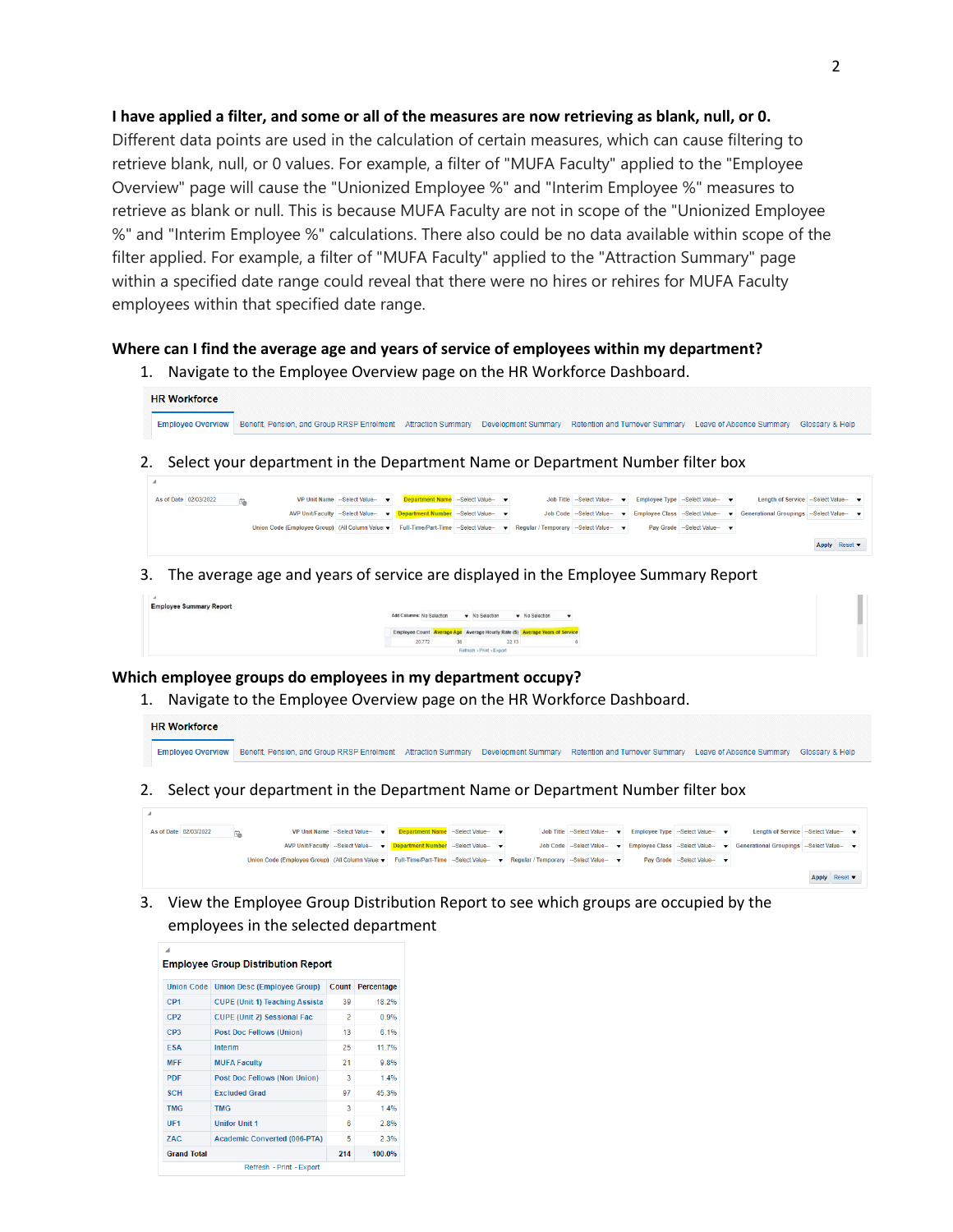<span id="page-4-0"></span>**What is the generational distribution within my department? Is there a generational grouping that is more prominent?**

1. Navigate to the Employee Overview page on the HR Workforce Dashboard.



2. Select your department in the Department Name or Department Number filter box

| As of Date 02/03/2022 |  |                                                                                                                                | VP Unit Name --Select Value-- | Department Name -- Select Value-                                                |  | Job Title --Select Value-- |  | Employee Type --Select Value-- | Length of Service --Select Value- ▼                                                                  |               |  |
|-----------------------|--|--------------------------------------------------------------------------------------------------------------------------------|-------------------------------|---------------------------------------------------------------------------------|--|----------------------------|--|--------------------------------|------------------------------------------------------------------------------------------------------|---------------|--|
|                       |  |                                                                                                                                |                               | AVP Unit/Faculty -- Select Value- v <b>Department Number</b> -- Select Value- v |  |                            |  |                                | Job Code --Select Value- v Employee Class --Select Value- v Generational Groupings --Select Value- v |               |  |
|                       |  | Union Code (Employee Group) (All Column Value: ▼ Full-Time/Part-Time --Select Value-- ▼ Regular / Temporary --Select Value-- ▼ |                               |                                                                                 |  |                            |  | Pay Grade --Select Value--     |                                                                                                      |               |  |
|                       |  |                                                                                                                                |                               |                                                                                 |  |                            |  |                                |                                                                                                      | Apply Reset v |  |

3. Scroll to the bottom of the page to view the Generational Grouping Distribution report.



#### <span id="page-4-1"></span>**What is the percentage of employees enrolled in group RRSP or pension plans?**

1. Navigate to the Benefit, Pension, and Group RRSP Enrolment page on the HR Workforce Dashboard.

| <b>HR Workforce</b> |                                                                                                                                                                             |  |  |  |
|---------------------|-----------------------------------------------------------------------------------------------------------------------------------------------------------------------------|--|--|--|
|                     | Employee Overview Benefit, Pension, and Group RRSP Enrolment Attraction Summary Development Summary Retention and Turnover Summary Leave of Absence Summary Glossary & Help |  |  |  |

2. View the percentage of employees enrolled in the table under the Pension/Group RRSP Enrolment Distribution chart.

<span id="page-4-2"></span>

|    |                  |     | <b>Pension/Group RRSP Enrollment Distribution</b>                                                                         |       |     |                           |     |
|----|------------------|-----|---------------------------------------------------------------------------------------------------------------------------|-------|-----|---------------------------|-----|
|    |                  | 160 |                                                                                                                           |       |     |                           |     |
|    |                  | 140 |                                                                                                                           |       |     |                           |     |
|    |                  | 120 |                                                                                                                           |       |     | Pension                   |     |
|    |                  | 100 |                                                                                                                           |       |     | <b>Enrolment</b><br>Count |     |
|    | Enrollment Count |     |                                                                                                                           |       |     | Group<br>RRSP             |     |
|    |                  | 80  |                                                                                                                           |       |     | Enrolment<br>Count        |     |
|    |                  | 60  |                                                                                                                           |       |     | Not<br>Enrolled           |     |
|    |                  | 40  |                                                                                                                           |       |     |                           |     |
|    |                  | 20  |                                                                                                                           |       |     |                           |     |
|    |                  | 0   |                                                                                                                           |       |     |                           |     |
|    |                  |     |                                                                                                                           |       |     |                           |     |
|    |                  |     |                                                                                                                           |       |     |                           |     |
|    |                  |     | Enrolled Pension Enrolment Count Group RRSP Enrolment Count Enrolled (%) Not Enrolled Not Enrolled (%) Total Person Count |       |     |                           |     |
| 27 |                  | 26  | 1                                                                                                                         | 16.27 | 139 | 83.73                     | 166 |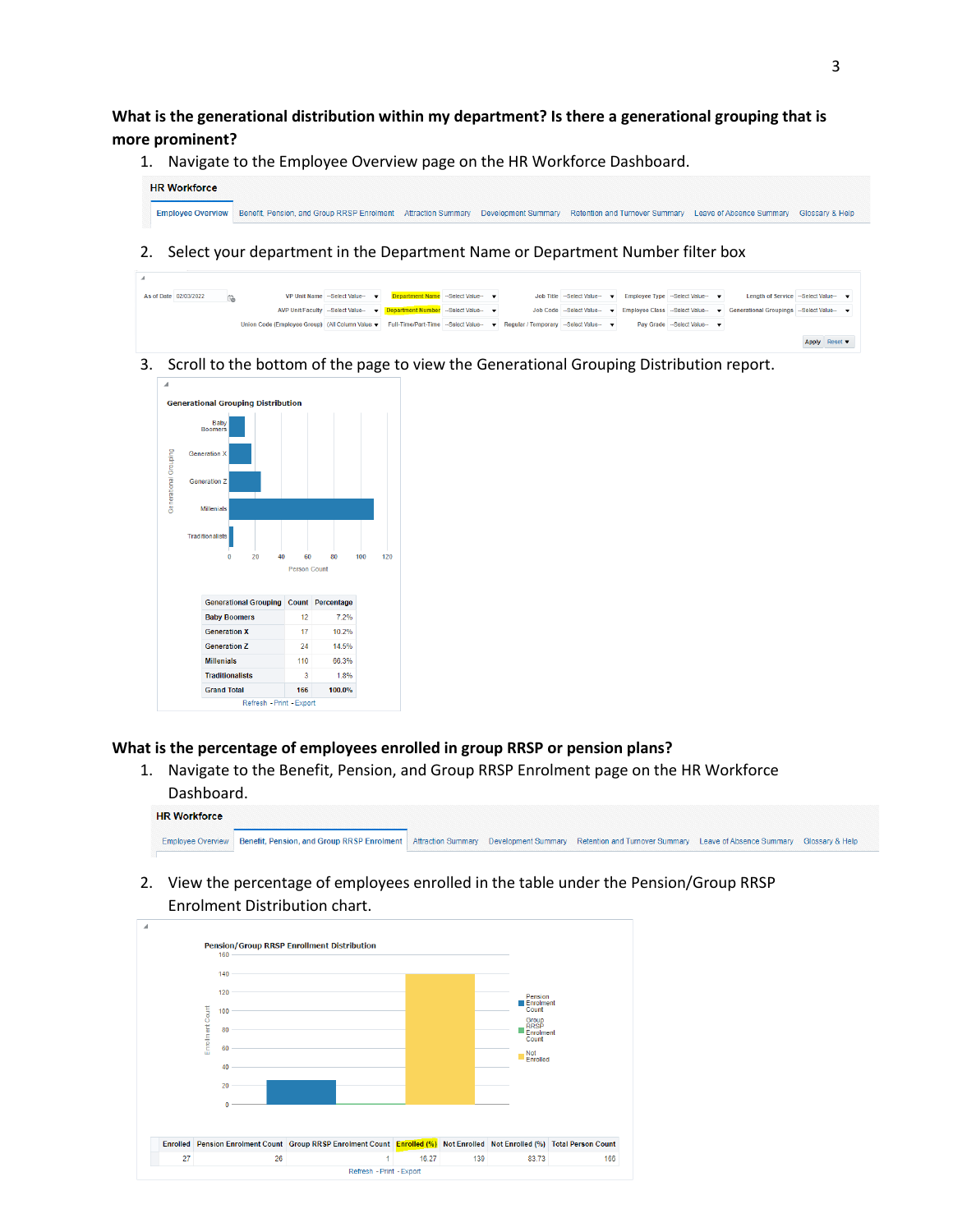#### **How many part time employees were hired in my faculty last year?**

1. Navigate to the Attraction Summary page on the HR Workforce Dashboard.



3. View the number of part time employees hired within the selected faculty in the Hire Count KPI box.



#### <span id="page-5-0"></span>**How many positions are currently vacant within the Band O pay grade?**

1. Navigate to the Attraction Summary page on the HR Workforce Dashboard.

| Employee Overview Benefit, Pension, and Group RRSP Enrolment   Attraction Summary   Development Summary Retention and Turnover Summary Leave of Absence Summary Glossary & Help | <b>HR Workforce</b> |  |  |  |
|---------------------------------------------------------------------------------------------------------------------------------------------------------------------------------|---------------------|--|--|--|
|                                                                                                                                                                                 |                     |  |  |  |

2. Select Band O under the pay grade filter.

| From Date 01/01/2021 |                                                                                                                                     | VP Unit Name $-$ Select Value $-$ | Department Name (All Column Value:                                     |  | Job Title -- Select Value- v Employee Type -- Select Value- v |                                                                                                      | Pay Grade --Select Value-- |  |
|----------------------|-------------------------------------------------------------------------------------------------------------------------------------|-----------------------------------|------------------------------------------------------------------------|--|---------------------------------------------------------------|------------------------------------------------------------------------------------------------------|----------------------------|--|
| To Date 03/08/2022   |                                                                                                                                     |                                   | AVP Unit/Faculty --Select Value- v Department Number --Select Value- v |  |                                                               | Job Code --Select Value- v Employee Class --Select Value- v Generational Groupings --Select Value- v |                            |  |
|                      | Union Code (Employee Group) (All Column Value: v Full-Time/Part-Time --Select Value-- v Regular / Temporary Name --Select Value-- v |                                   |                                                                        |  |                                                               |                                                                                                      |                            |  |
|                      |                                                                                                                                     |                                   |                                                                        |  |                                                               |                                                                                                      | Apply Reset                |  |

3. Input your desired as of date.

| The following position<br>management KPIs are<br>controlled by the<br>"as of date" filter: | As of Date 02/03/2022<br>ö.<br>Reset $\blacktriangledown$<br><b>Apply</b> | <b>Vacant Positions Count</b><br>26 | <b>Position Vacancy Ratio (%)</b><br><b>68</b> |  |
|--------------------------------------------------------------------------------------------|---------------------------------------------------------------------------|-------------------------------------|------------------------------------------------|--|
|                                                                                            |                                                                           | Refresh - Print - Export            | Refresh - Print - Export                       |  |

4. View the number of vacant positions on the Vacant Positions Count KPI box.



#### <span id="page-5-1"></span>**What is the ratio of continuing employees?**

1. Navigate to the Development Summary page on the HR Workforce Dashboard. **HR Workforce** 

Employee Overview Benefit, Pension, and Group RRSP Enrolment Attraction Summary Development Summary Retention and Turnover Summary Leave of Absence Summary Glossary & Help

- 2. Input your desired as of date and any additional filters you are interested in viewing
- 3. View the Continuing Employee Count KPI box

<span id="page-5-2"></span>

| The following Continuing<br><b>Employment KPIs are</b><br>controlled by the<br>"as of date" filter: | As of Date 02/03/2022<br>恼<br>Reset $\blacktriangledown$<br>Apply | <b>Continuing Employee Count</b> | <b>Continuing Employee Ratio %</b><br>21.88 |
|-----------------------------------------------------------------------------------------------------|-------------------------------------------------------------------|----------------------------------|---------------------------------------------|
|                                                                                                     |                                                                   | Refresh - Print - Export         | Refresh - Print - Export                    |

Apply Reset  $\blacktriangledown$